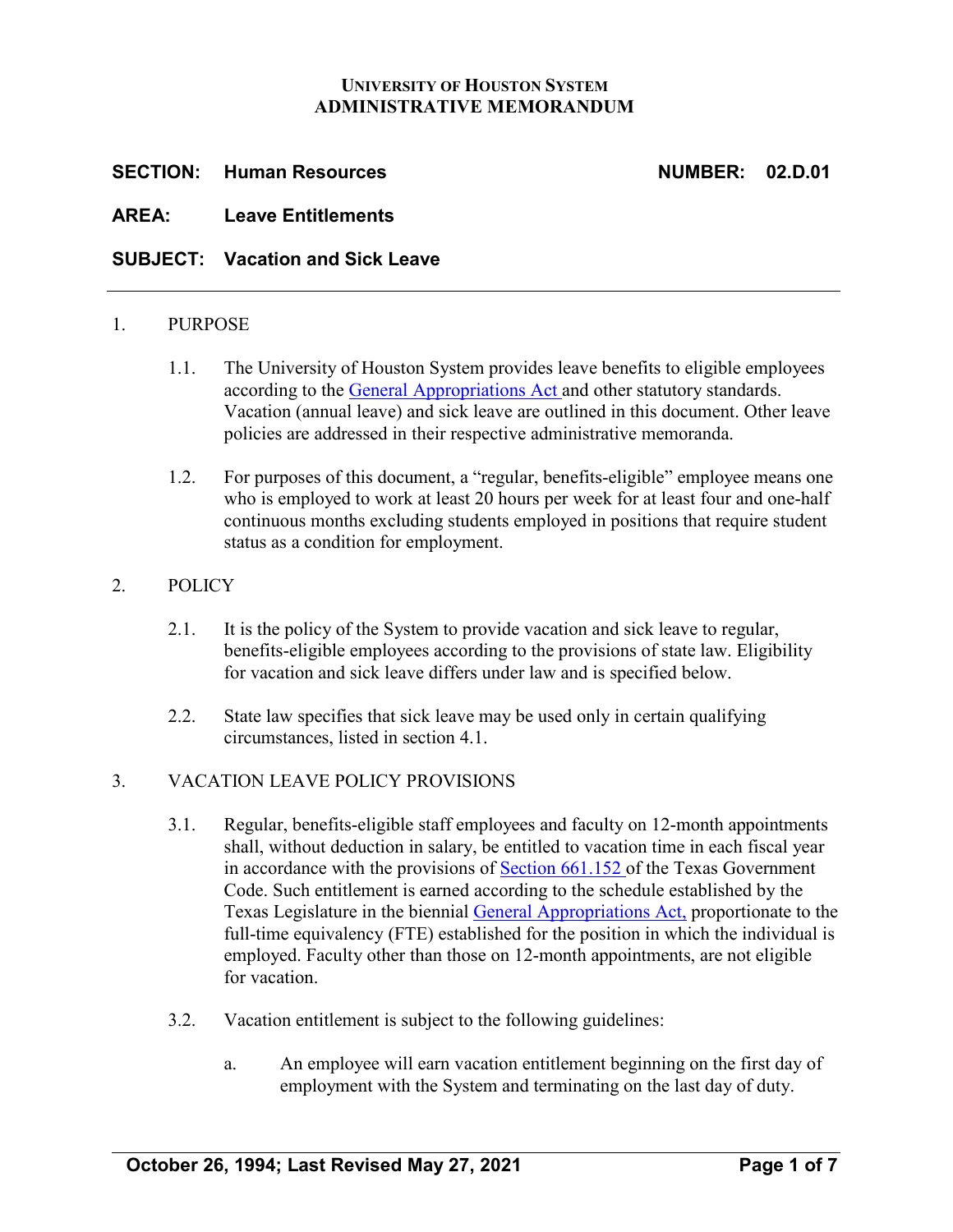- b. Credit for one month's accrual will be given for each month or fraction of a month of employment with the System and will be posted to each employee's leave record on the first day of employment with the System and on the first day of each succeeding month of employment thereafter.
- c. Vacation with pay may not be granted until the employee has had continuous employment with the state for six months, although credit will be accrued during that period.
- d. An employee who is on paid leave on the first workday of a month may not take vacation leave accrued for that month until the employee has returned to duty.
- e. Credit for the higher rate of accrual as shown on the chart below shall be given on the first calendar day of the month if the employee's anniversary date falls on the first calendar day of the month; otherwise, the increase will occur on the first calendar day of the following month. Part-time employees will accrue vacation leave on a proportionate basis and the maximum carry over will also be proportionate.

| <b>LENGTH OF STATE</b>       | <b>HOURS ACCRUED</b> | <b>ALLOWABLE</b> |
|------------------------------|----------------------|------------------|
| <b>SERVICE</b>               | PER MONTH            | <b>CARRYOVER</b> |
| Less than 2 years            |                      | 180              |
| At least 2 but less than 5   | 9                    | 244              |
| At least 5 but less than 10  | 10                   | 268              |
| At least 10 but less than 15 | 11                   | 292              |
| At least 15 but less than 20 | 13                   | 340              |
| At least 20 but less than 25 | 15                   | 388              |
| At least 25 but less than 30 | 17                   | 436              |
| At least 30 but less than 35 | 19                   | 484              |
| At least 35 years or more    | 21                   | 532              |

- f. The net balance of unused accumulated leave, not to exceed the maximum cited above, may be carried forward for any employee from one fiscal year to the next fiscal year. Any excess hours over the maximum cited above will automatically be credited to the employee's sick leave balance.
- g. In computing vacation time taken, time during which any employee is excused from work because of holidays or officially granted administrative leave shall not be charged against the employee's vacation.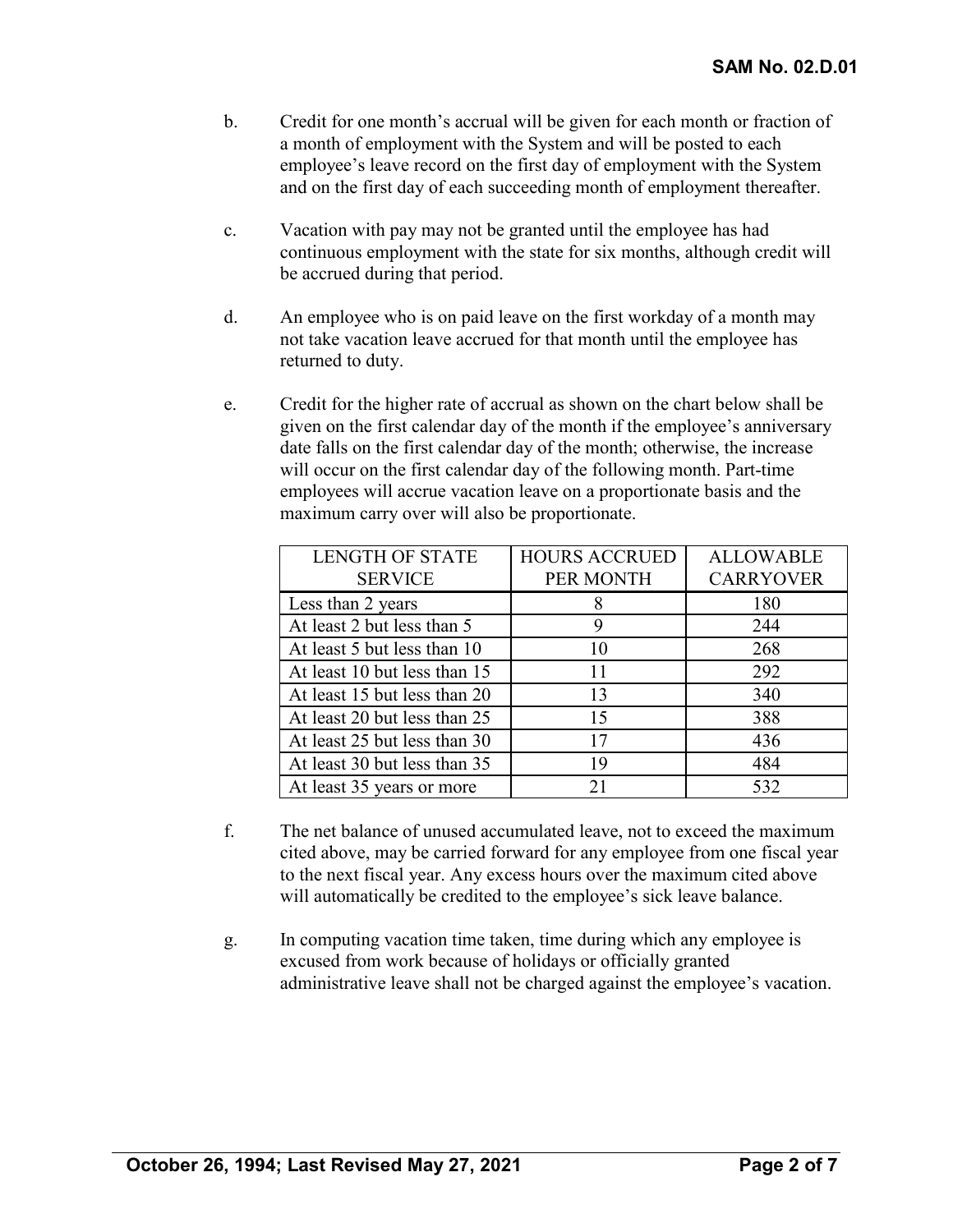- h. None of the funds appropriated by the [General Appropriations Act](https://www.lbb.state.tx.us/) may be used to pay a state employee or former employee who resigns, is dismissed, or has otherwise been separated from state employment unless:
	- the individual's employment with the state had been continuous for a period of six months; and
	- the individual has not been re-employed by a state agency to a position which accrues vacation time within a period of 30 days from the date of separation from state employment. Accrued vacation is paid from the budget of the employing department.
- i. Use and documentation of vacation are subject to the management practices developed by each university.
- 3.3. A terminating employee may, with the agreement of the appropriate university administrators, be allowed to remain on payroll to utilize accrued vacation in lieu of being paid in a lump sum.
- 3.4. A lump sum vacation payment will be made to an individual who leaves employment within the System 30 days following their termination of employment unless they have been employed by another state agency, provided that the employee has been employed with the state for six continuous months.
- 3.5. An individual who is re-employed by a state agency to a position which accrues vacation time within a period of 30 calendar days from the separation from state employment shall have their previously accrued but unused vacation leave restored.

# 4. SICK LEAVE POLICY PROVISIONS

- 4.1. In accordance with [Section 661.202](https://statutes.capitol.texas.gov/Docs/GV/htm/GV.661.htm) of the Texas Government Code, regular employees of the System shall, without deduction in salary, be entitled to sick leave subject to the following conditions:
	- a. An employee will earn sick leave entitlement beginning on the first day of employment with the System and terminating on the last day of duty.
	- b. Sick leave entitlement shall be earned at the rate of eight hours for each month or fraction of a month employment, proportionate to the FTE percentage established for the position(s) in which employed.
	- c. Sick leave will accumulate with the unused portion carried forward each month.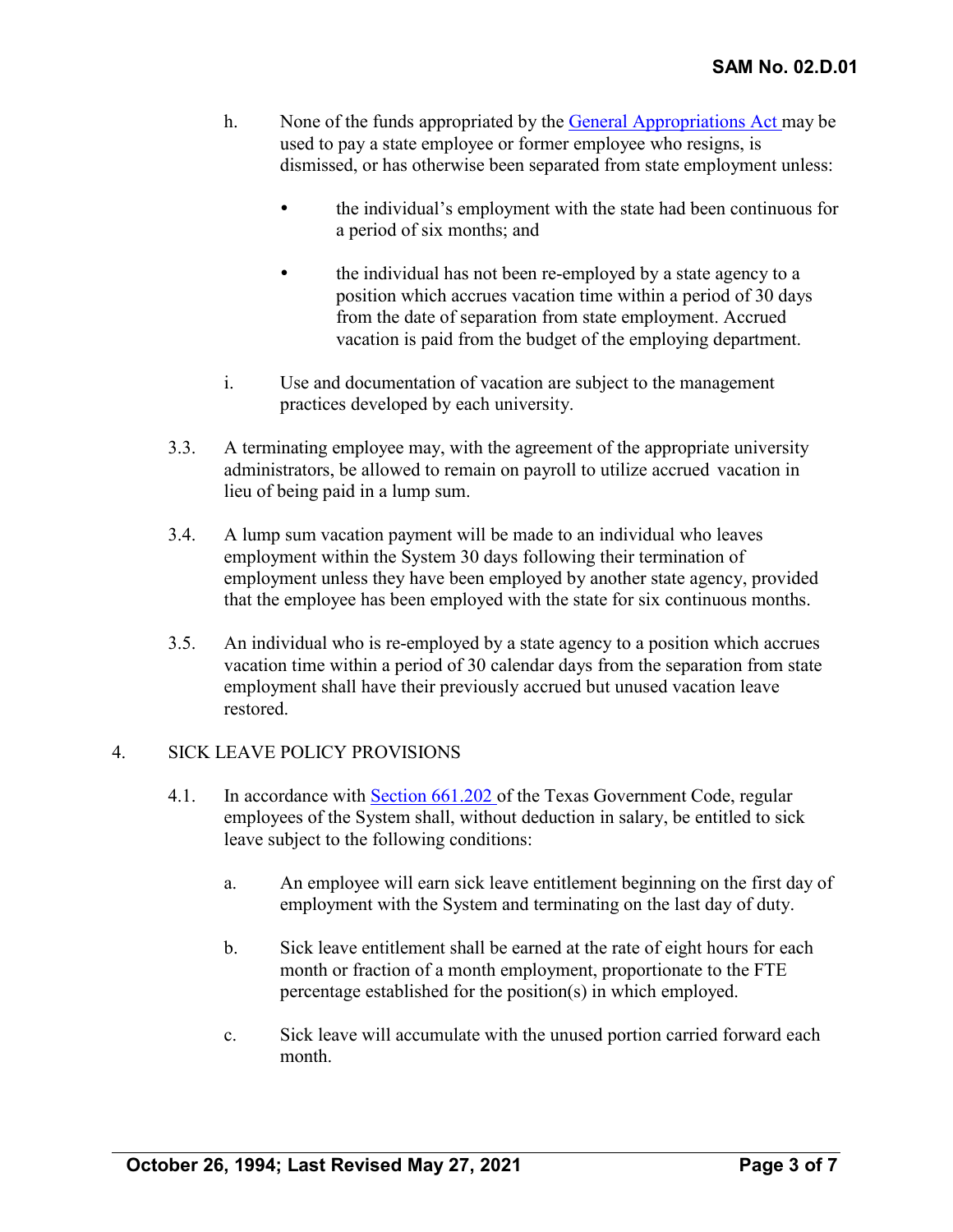- d. An employee who is on paid leave on the first workday of a month may not use the sick leave that the employee accrues for that month until after the employee returns to duty.
- e. Sick leave with pay may be taken when sickness, injury, or pregnancy and confinement prevent the employee's performance of duty or when the employee is needed to care for and assist a member of the employee's immediate family who is actually ill.

For purposes relating to regular sick leave, immediate family is defined as those individuals who reside in the same household and are related by kinship, adoption, or marriage, as well as foster children certified by the Texas Department of Protective and Regulatory Services. Minor children of the employee, whether or not living in the same household, will be considered immediate family for purposes of regular sick leave. An employee's use of sick leave for family members not residing in that employee's household is strictly limited to the time necessary to provide care and assistance to a spouse, child, or parent of the employee who needs such assistance as a direct result of a documented medical condition. For the purpose of this policy, parent does not cover parents-inlaw of the employee.

- f. An employee who must be absent from duty because of illness shall notify the appropriate supervisor or cause the supervisor to be notified of that fact at the earliest practical time.
- g. An employee who uses sick leave is required to document his absence from work in accordance with procedures established for such documentation by each university.
- h. To be eligible for accumulated sick leave with pay during a continuous period of more than three working days, an employee absent due to illness shall send to the administrative head of his employing agency a doctor's certificate showing the cause or nature of the illness, or some other written statement of the facts concerning the illness which is acceptable to such administrative head. It is within the discretion of the administrative head to require documentation concerning illnesses resulting in absences of three working days or less. Each university administrative head may delegate this authority to the employee's supervisor.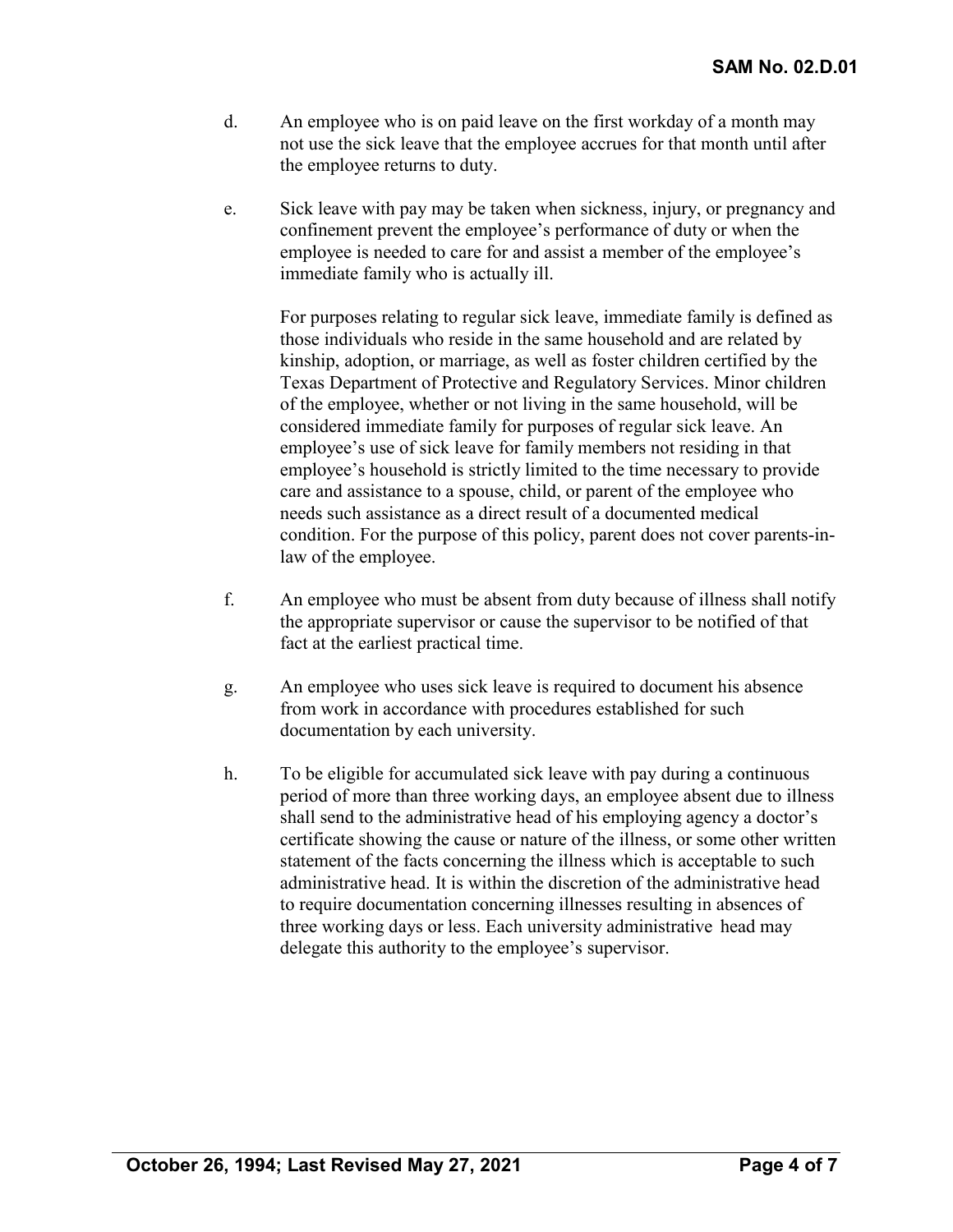- 4.2. [Section 661.206](https://statutes.capitol.texas.gov/Docs/GV/htm/GV.661.htm) of the Texas Government Code states that an employee who is a parent of a child who is a student attending a grade from pre-kindergarten through 12th grade may use up to eight hours of sick leave each calendar year to attend parent-teacher conference sessions for the employee's child. An employee shall give reasonable advance notice of the employee's intention to use the sick leave to attend a parent-teacher conference.
- 4.3. A terminating employee will not be allowed to remain on the payroll after the planned final work day to utilize accrued sick leave.
- 4.4. Upon return to duty after sick leave, the employee concerned shall, without delay, complete the prescribed application for sick leave and submit it to the supervisor for consideration.

# 5. EXTENDED SICK LEAVE

- 5.1. The following is a policy statement which contains detailed procedures for handling the granting and recording of extended sick leave. All universities are to adhere strictly to the policy and procedures.
- 5.2. Although provisions for sick leave with pay are determined by state law, under special circumstances extensions or exceptions may be granted to extend available sick leave until the employee is eligible for additional relief such as disability benefits or sick leave pool. Exceptions to the amount of sick leave with pay an employee may take must be authorized by the Chief Executive Officer of the respective university on an individual basis, after a review of the merits of the particular case.
- 5.3. Eligibility for extended sick leave with pay will be restricted to long-service (a minimum of five years System service) employees who are in good standing (not in disciplinary probation status and no record of sick leave abuse) who have terminal or critical illnesses which exceed sick and/or vacation leave accruals. The maximum amount of extended sick leave with pay which may be granted upon exhaustion of an employee's accrued sick leave and accrued vacation time is the amount necessary to satisfy the 90-day (720 hours) waiting period under the System's group long-term disability income insurance policy. This provision applies to each eligible employee whether or not actually enrolled in the System's long-term disability income insurance program. Absence from work because of illness of the employee's spouse, child, or parent does not qualify the employee for extended sick leave with pay.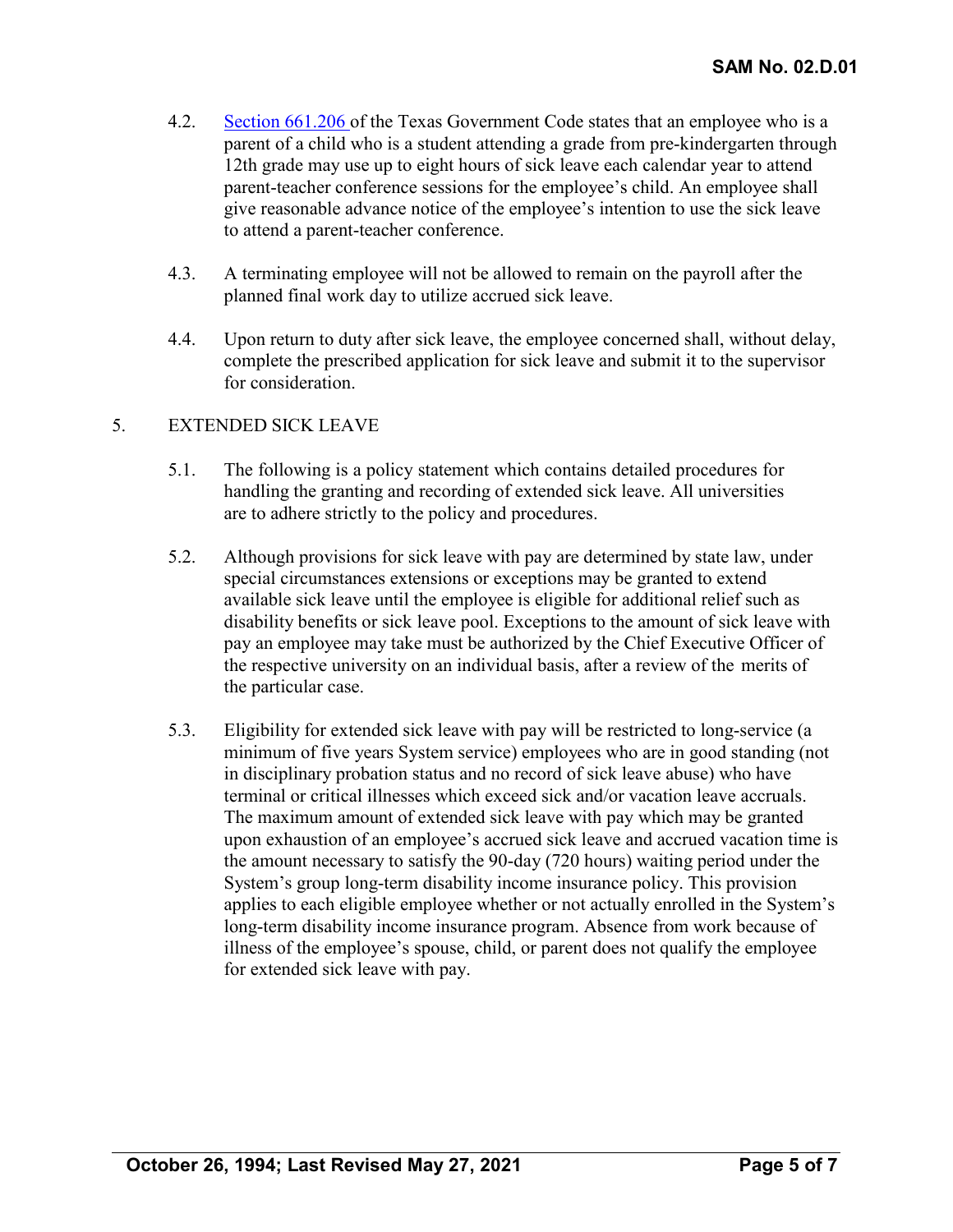5.4. Requests for extended sick leave with pay will be submitted on the prescribed form through normal channels to the Chief Executive Officer of the university for final action. A statement from the employee's physician must be submitted to support each request for extended sick leave with pay. At the option of the institution, a second supporting opinion may be required from another physician at the university's expense. A copy of the approved request for extended sick leave with pay shall be attached to the employee's time and effort report, and submitted to the Payroll Office for final submission with the System's payroll voucher.

# 6. DOCUMENTATION OF LEAVE

The System shall maintain records of the vacation and sick leave accrual and absences of each employee, and the reasons therefore, whether from sickness, vacation, other paid leave, or leave of absence without pay.

# 7. TRANSFER OF LEAVE ENTITLEMENT

A state employee who transfers directly from one state agency to another shall be given credit by the receiving agency for the unused balance not to exceed the listed maximum of accumulated vacation and sick leave, provided that his employment with the state is uninterrupted, according to Section [661.153](https://statutes.capitol.texas.gov/Docs/GV/htm/GV.661.htm) and [661.204](https://statutes.capitol.texas.gov/Docs/GV/htm/GV.661.htm) of the Texas Government Code.

# 8. PAYMENT FOR UNUSED LEAVE IN EVENT OF DEATH

Funds appropriated for the purposes of providing sick and vacation leave pay may be used to pay the estate of an employee who dies while employed by the System as listed below provided the employee has six continuous months with the State at the time of death:

- a. All of the employee's accumulated vacation leave; and
- b. One-half of the employee's accumulated sick leave, or an amount equal to 336 hours pay, whichever is less.

# 9. REINSTATEMENT OF SICK LEAVE

9.1. Employees separated from employment under a formal reduction in force policy shall have their sick leave balance restored if re-employed by the state within 12 months after the end of the month in which the employee separated from state employment, according to Section [661.205](https://statutes.capitol.texas.gov/Docs/GV/htm/GV.661.htm) of the Texas Government Code.